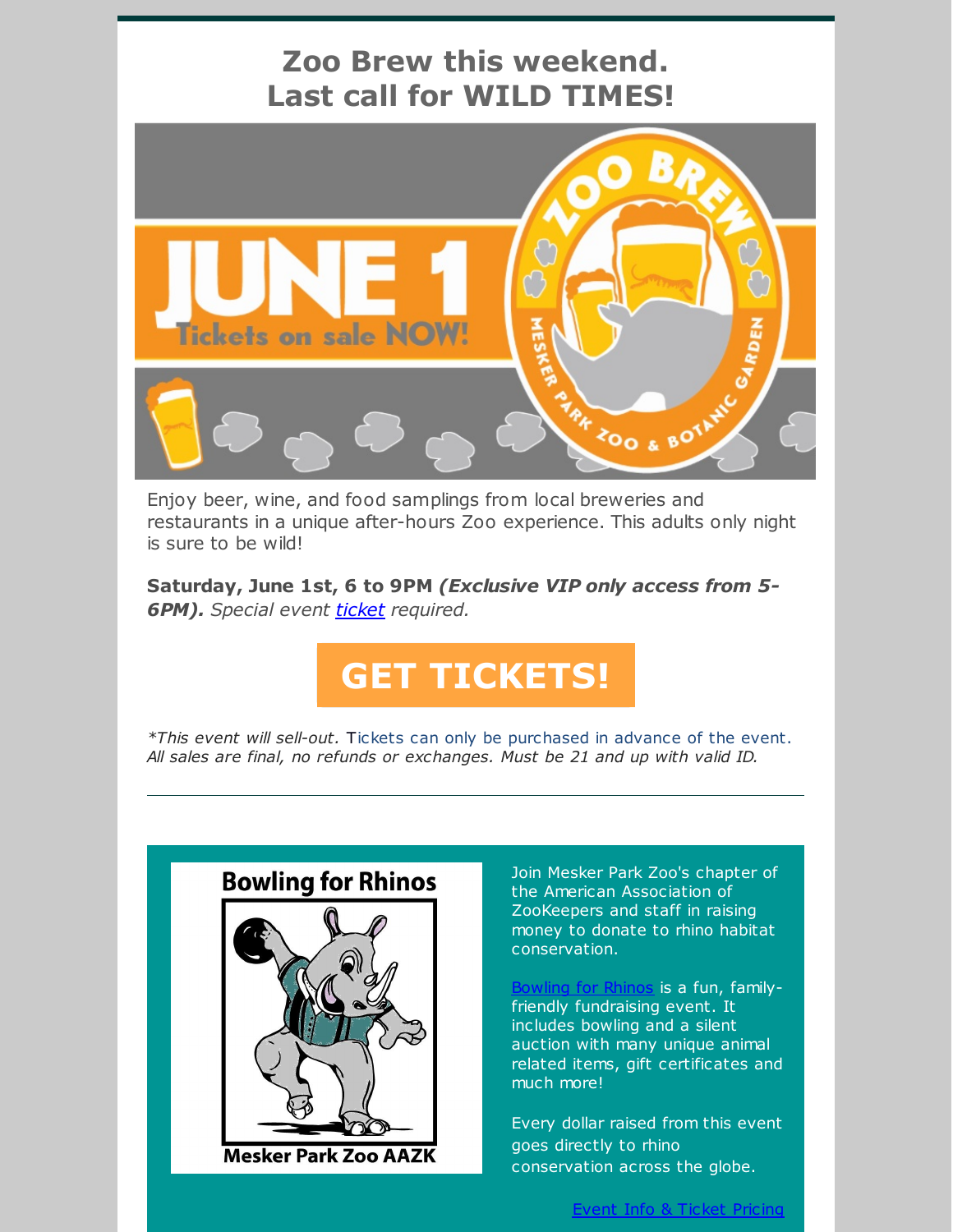

## **Budgie Walkabout is OPEN!**

Experience our newest walk-through exhibit, where you'll be able to feed and interact with these beautiful and colorful birds native to Australia!

Visitors of all ages are "A-twitter" about the new *Budgie [Walkabout](https://www.meskerparkzoo.com/plan-your-visit/vistors-services-amenities/)* at the Zoo!



## **Animal Enrichment & Family Fun Day - August 3rd!**

From zoo animals to our pets at home, everyone needs enrichment. Come explore the zoo to see how zookeepers provide a healthy and enriching environment for our animals. The day will be fun-filled with activites to learn more about the animals.

All activities are free with general Zoo admission.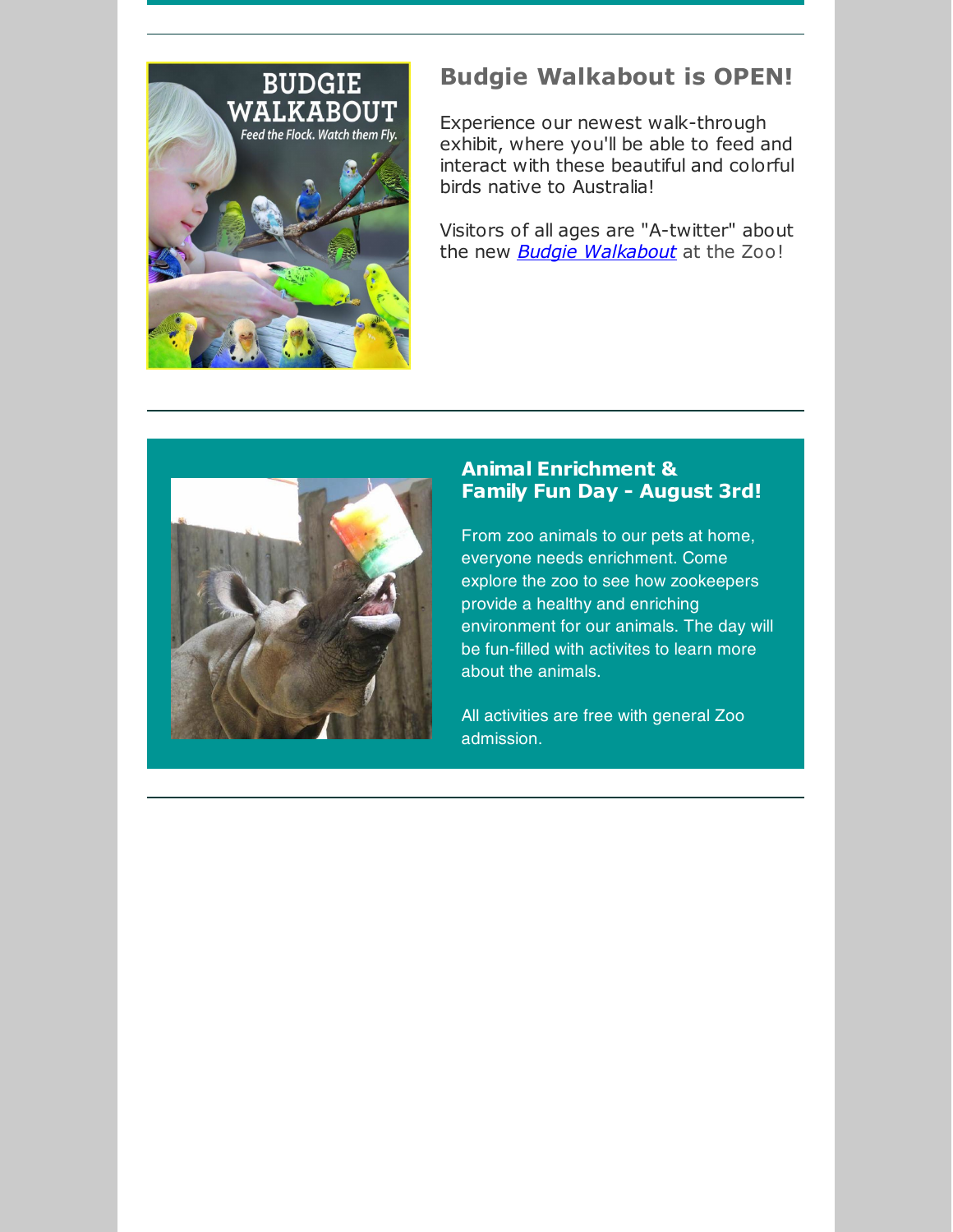

**Three ways to reduce your plastic** *Mesker Park Zoo's Green Team Tips*

- 1. Say no to plastic 1-use straws. You can purchase reusable straws online or in some local retail stores.
- 2. Take reusable bags with you when you go to the store, rather than using plastic bags that end up in the landfill.
- 3. Use beeswax wraps, silicone zipper pouches or reusable containers to pack your lunch for work or school instead of plastic baggies.

## Make this Father's Day extra special

Find the perfect gift at smile.amazon.com and Amazon donates.

You shop. Amazon donates. amazonsmile



Turn your Father's Day shopping into a force for good. Shop at [smile.amazon.com/ch/35-6031419](https://www.amazon.com/gp/f.html?C=POTUCG8EERPM&K=3B7YIWAW8HCN0&M=urn:rtn:msg:20190528140249c32ed78ac6704168b7be562b2750p0na&R=N1CHLU5FHWSD&T=C&U=http%3A%2F%2Fsmile.amazon.com%2Fch%2F35-6031419&H=OG4GGW4ZTZNBKG3CZTGAM0SITBMA) and Amazon donates to Evansville Zoological Society.